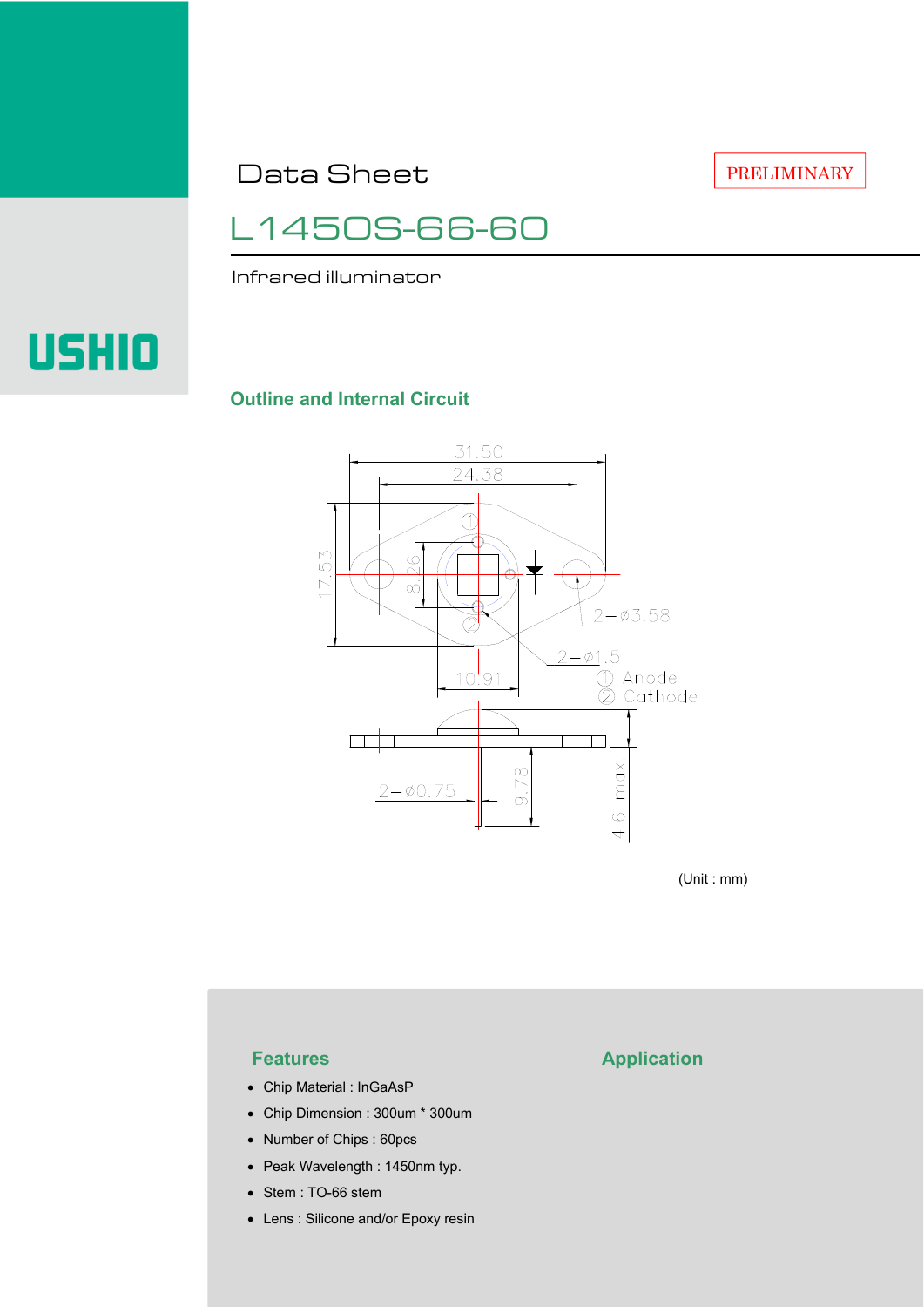

## **Absolute Maximum Ratings (Tc=25°C)**

| <b>Item</b>                  | <b>Symbol</b> | <b>Ratings</b>  | <b>Unit</b> |
|------------------------------|---------------|-----------------|-------------|
| Power Dissipation            | <b>PD</b>     | 7.8             | W           |
| <b>Forward Current</b>       | IF            | 1.2             | A           |
| Reverse Voltage              | <b>VR</b>     | 25              | V           |
| <b>Thermal Resistance</b>    | Rthja         | $\overline{2}$  | K/W         |
| Junction Temperature         | Tj            | 120             | °C          |
| <b>Operating Temperature</b> | Topr          | $-40 - 85$      | °C          |
| Storage Temperature          | Tstg          | $-40 \sim +100$ | °C          |
| <b>Soldering Temperature</b> | <b>TSOL</b>   | 265             | °C          |

‡Soldering condition: Soldering condition must be completed with 3 seconds at 265°C.

# **Optical and Electrical Characteristics (Tc=25°C)**

| <b>Parameter</b>            | <b>Symbol</b>  | <b>Min</b> | <b>Typ</b> | <b>Max</b> | <b>Unit</b> | <b>Test Condition</b> |
|-----------------------------|----------------|------------|------------|------------|-------------|-----------------------|
| <b>Forward Voltage</b>      | VF             |            | 4.6        | 6.5        | V           | $IF=600mA$            |
| <b>Total Radiated Power</b> | P <sub>O</sub> |            | 70         |            | mW          | $IF=600mA$            |
| Peak Wavelength             | $\lambda$ p    | 1400       |            | 1500       | nm          | $IF=600mA$            |
| <b>Half Width</b>           | Δλ             |            | 110        |            | nm          | $IF=600mA$            |
| Viewing Half Angle          | $\theta$ 1/2   |            | ±64        |            | deg.        | $IF=100mA$            |
| <b>Rise Time</b>            | tr             |            | 30         |            | ns          | $IF=600mA$            |
| <b>Fall Time</b>            | tf             |            | 70         |            | ns          | $IF=600mA$            |

‡Radiated Power is measured by G8370-85.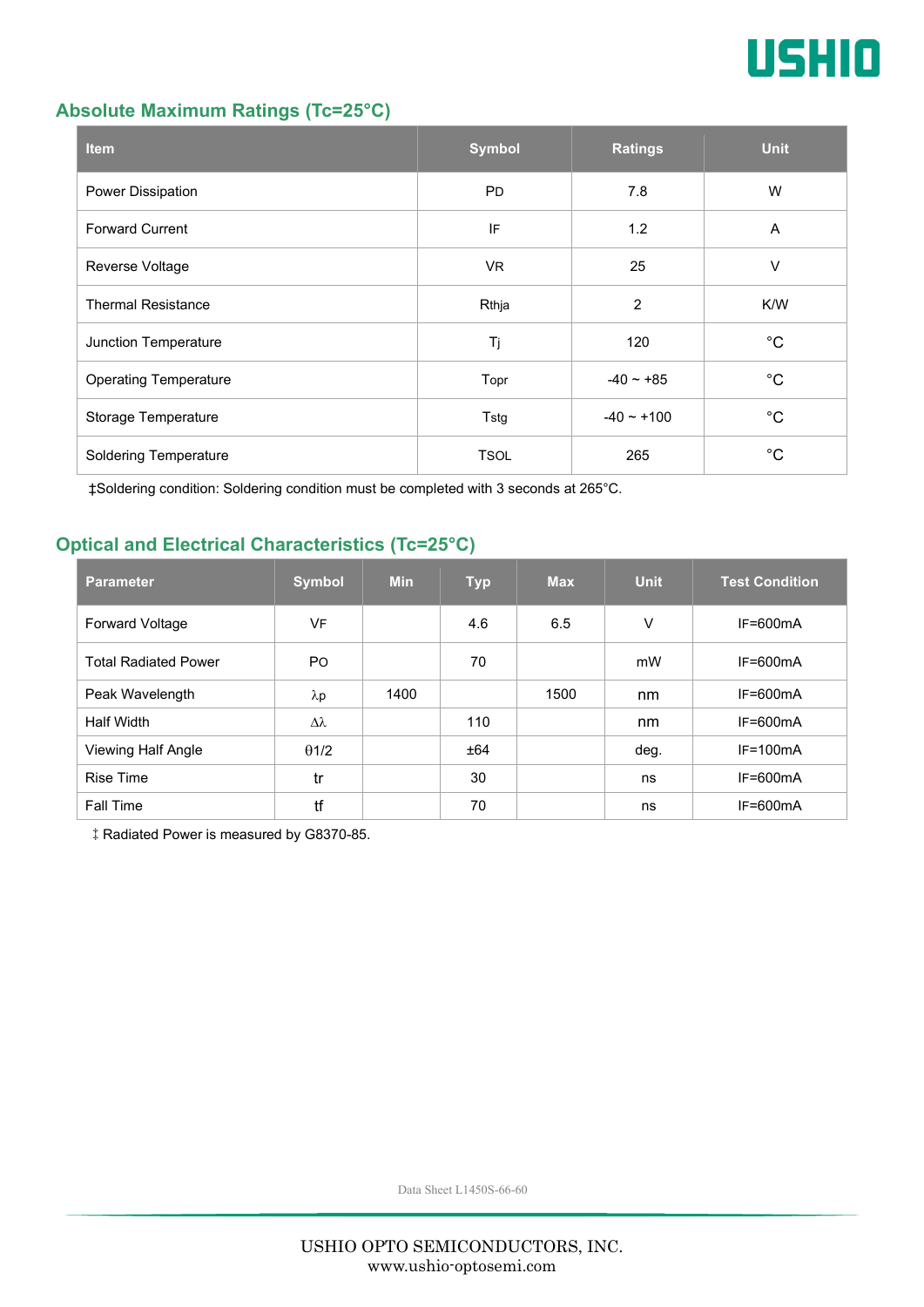

# **Typical Characteristic Curves**

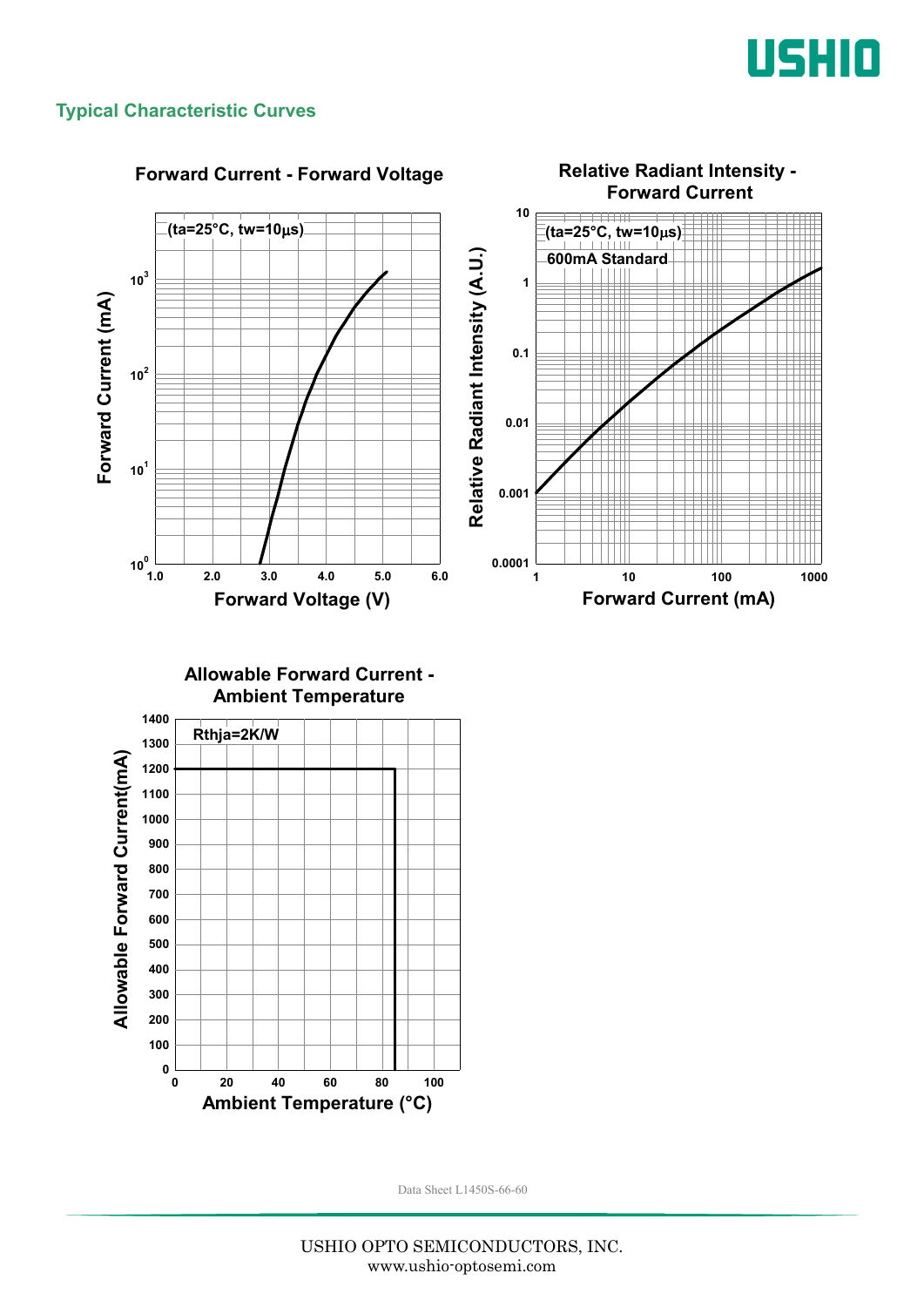# USHIO

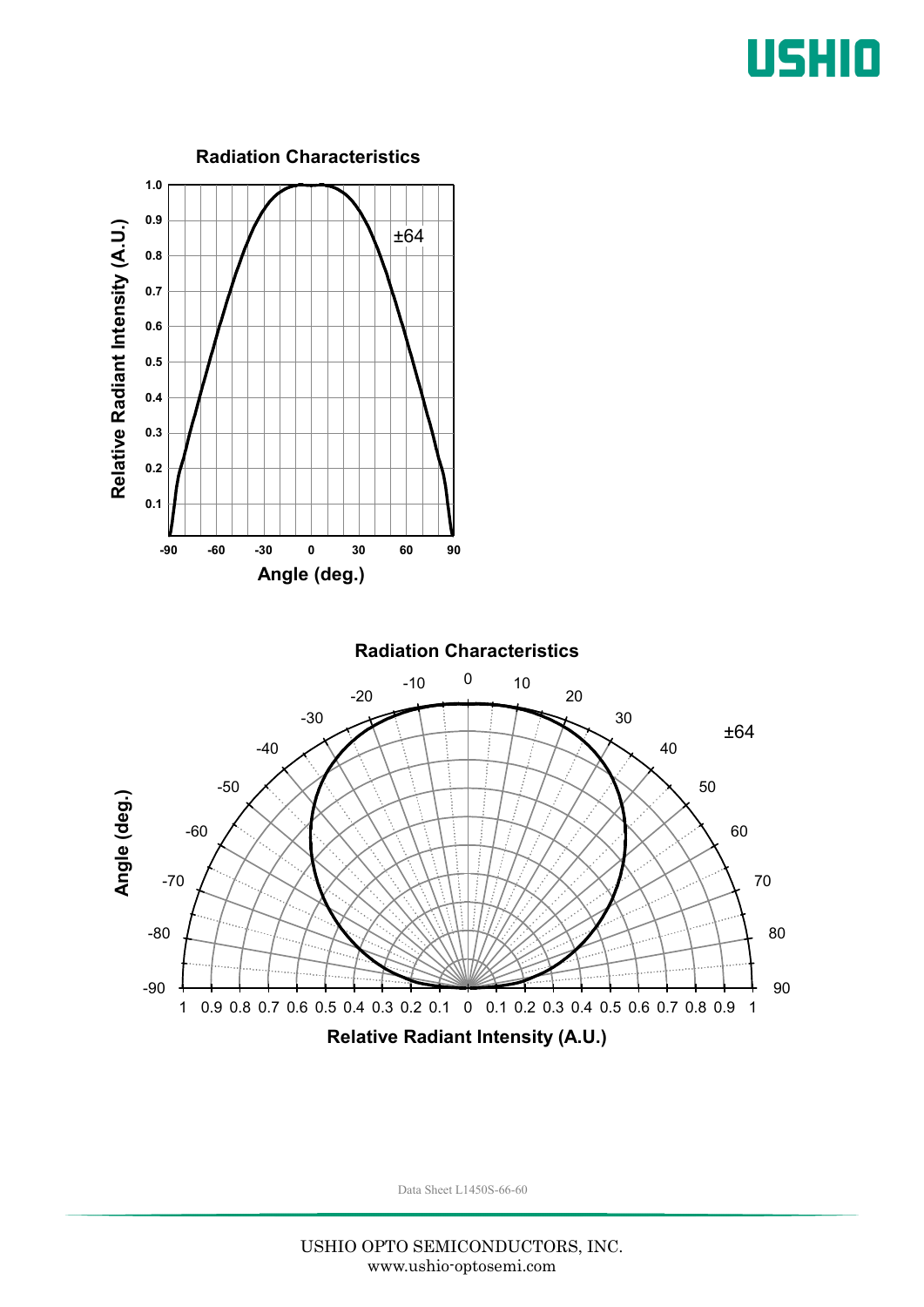

\*The data below shows the characteristics of one representativeTO-66 chip.